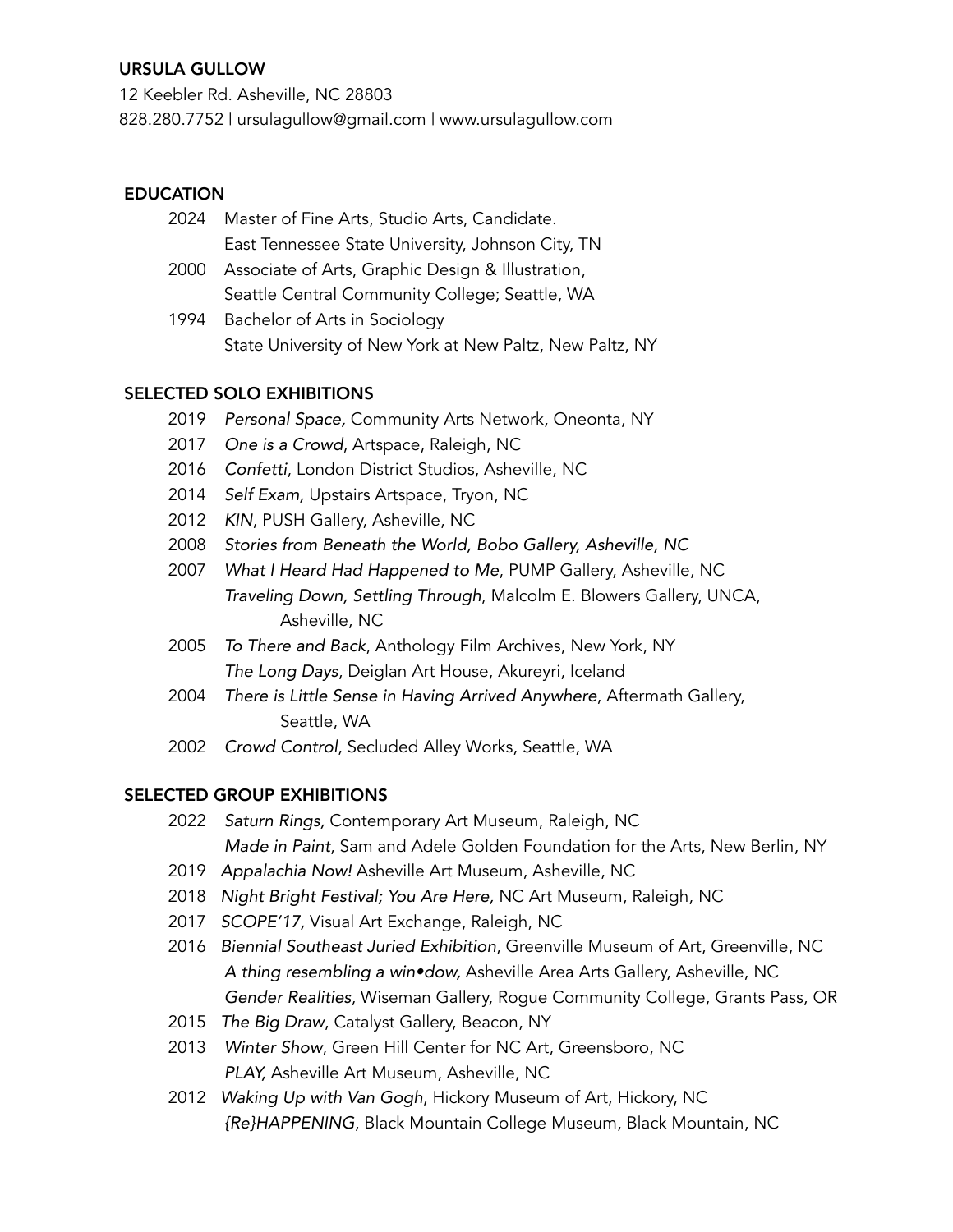- 2011 *Lines and Lives of the Face*, Upstairs Artspace, Tryon, NC
- 2010 *Ladylike,* Satellite Gallery, Asheville, NC
- 2009 *Are We Closing?* Jack the Pelican, Williamsburg, NY
- 2008 *Patterns,* Slideluck Potshow, Chelsea Art Museum, NY
- 2007 *Clear Blue Sky: Summer Group Show,* Aidan Savoy Gallery, New York, NY *Winter Group Show*, Bickett Gallery, Raleigh, NC *Discovering Contemporary Art in the Carolinas*, Fayetteville Museum of Art, Fayetteville, NC
- 2006 *Open Door 2*, Rosalux Gallery, Minneapolis, MN *Women Artists of WNC '06 Exhibition*, Turchin Visual Arts Center, Boone, NC
- 2003 *Small Immensities,* The Painting Center, New York, NY *Germinate,* The Bemis Building, Seattle, WA

#### GALLERY AFFILIATION

The Haen Gallery, Asheville and Brevard, NC. Chris Foley, gallerist.

### HONORS | GRANTS | RESIDENCIES

- 2021 Artist-in-residence, The Sam & Adele Golden Foundation for the Arts, New Berlin, NY
- 2020 Barbara Deming Memorial Fund, Money for Women Artists Grant, Bearsville, NY.
- 2019 Regional Artist Project Grant, North Carolina Arts Council, Asheville, NC Artist-in-residence, Jentel Arts Organization, Banner, WY
- 2017 Artist-in-residence, Artspace, Raleigh, NC
- 2016 Artist-in-residence, Spark Box Studios, Picton, Ontario, Canada
- 2014 Williams & Womble Scholarship, Penland School of Crafts, Spruce Pine, NC "Outstanding Adult Education Instructor" A-B Tech Community College, Asheville, NC
- 2009 Regional Artist Project Grant, North Carolina Arts Council, Asheville, NC
- 2005 Artist-in-residence, The Gil-Society, Akureyri, Iceland

### **TEACHING**

2009-21 Faculty art instructor, A-B Tech Community College, Asheville, NC 2009-18 Painting instructor, Osher Lifelong Learning Institute, UNC, Asheville

### PANELS | PRESENTATIONS

- 2019 *Art Break with Ursula Gullow: Composite Portraits* Asheville Art Museum, Asheville, NC
- 2016 *a thing resembling a win•dow, panel discussion* Asheville Area Arts Council, Asheville, NC
- 2013 *COPY/RIGHT: Symposium on Appropriation Art,* Media Arts Project, Asheville, NC 2012 *Pecha Kucha,* FLOOD Gallery, Asheville, NC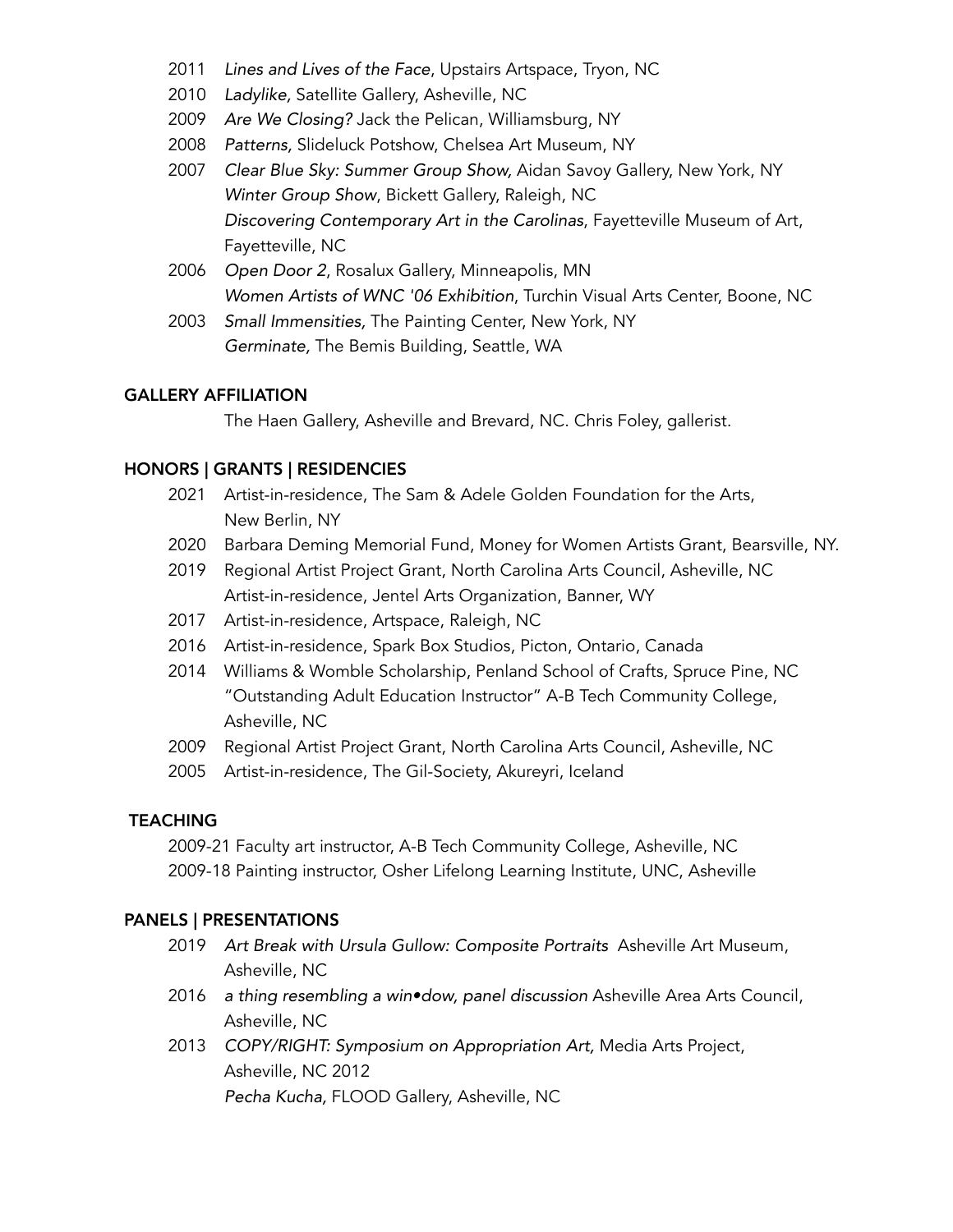2011 *Writing About Art: Panel Discussion with WNC art writers*, Black Mountain College Museum + Art Center, Asheville, NC

## CURATOR | JUROR

- 2019 Juror, Warren Wilson College, Student Exhibition, Elizabeth Holden Gallery, Swannanoa, NC
- 2015 Curator, *#FanArt: A Tribute to Media Heroes*, Downtown Books and News, Asheville, NC
- 2014 Juror, *MoogFest: The Synthesis of Art and Technology*, Asheville, NC Juror, A-B Tech Spring Student Art Show, Satellite Gallery, Asheville, NC 2011 Curator, *Shucked*, PUSH Gallery, Asheville, NC Curator, *Funny Papers*, co-curated with Margaret Curtis, Upstairs Art Space, Tryon, NC

# PUBLIC COLLECTIONS

The Fine Arts Museum, Western Carolina University, Cullowhee, NC Mission Hospital, Asheville, NC. Brevard Music Center, Brevard, NC

# SERVICE | PROFESSIONAL

2019-24 Board Officer, The South Asheville Cemetery Association, Asheville, NC

2016-20 Board Officer, The Media Arts Project, Asheville, NC

- 2018-19 Editorial board, HOLLER: an online arts & culture magazine, Asheville, NC
- 2018-19 Volunteer, Seasons of Grace, Swannanoa Correctional Facility, Black Mountain, NC
- 2012-16 Program Director, The Media Arts Project, Asheville, NC
- 2009-14 Arts Writer for *The Mountain Xpress, Bold Life Magazine, Verve Magazine* Buncombe County, NC
- 2006-09 Creator, director, producer, writer, *Art Seen Asheville*, television show + blog, URTV Public Access TV, Asheville, NC

### ARTIST BIBLIOGRAPHY

The University of Rhode Island, "Ocean State Review" Print Journal Vol.11. 2022 Cover artist. MacAodh, M.J. "Reflections of a Year" Asheville Made 12/03/20. Print "After 2,300 self-portraits, artist has unique sense of self" WLOS News, wlos.com Asheville, NC 12/02/19. Television and web.

"Personal Space to open at CANO" The Daily Star, 7/02/2019. Print.

- West, Kay. "Portrayals of crowds brought this painter to the foreground" Asheville Made 4/01/19. Print
- "Local artist Ursula Gullow is featured in NC Museum of Art exhibition" mountainx.com 5/28/18. Web.

Shadburne, Sarah. "Last page artist: Ursula Gullow" WNC Magazine 11/01/17. Print.